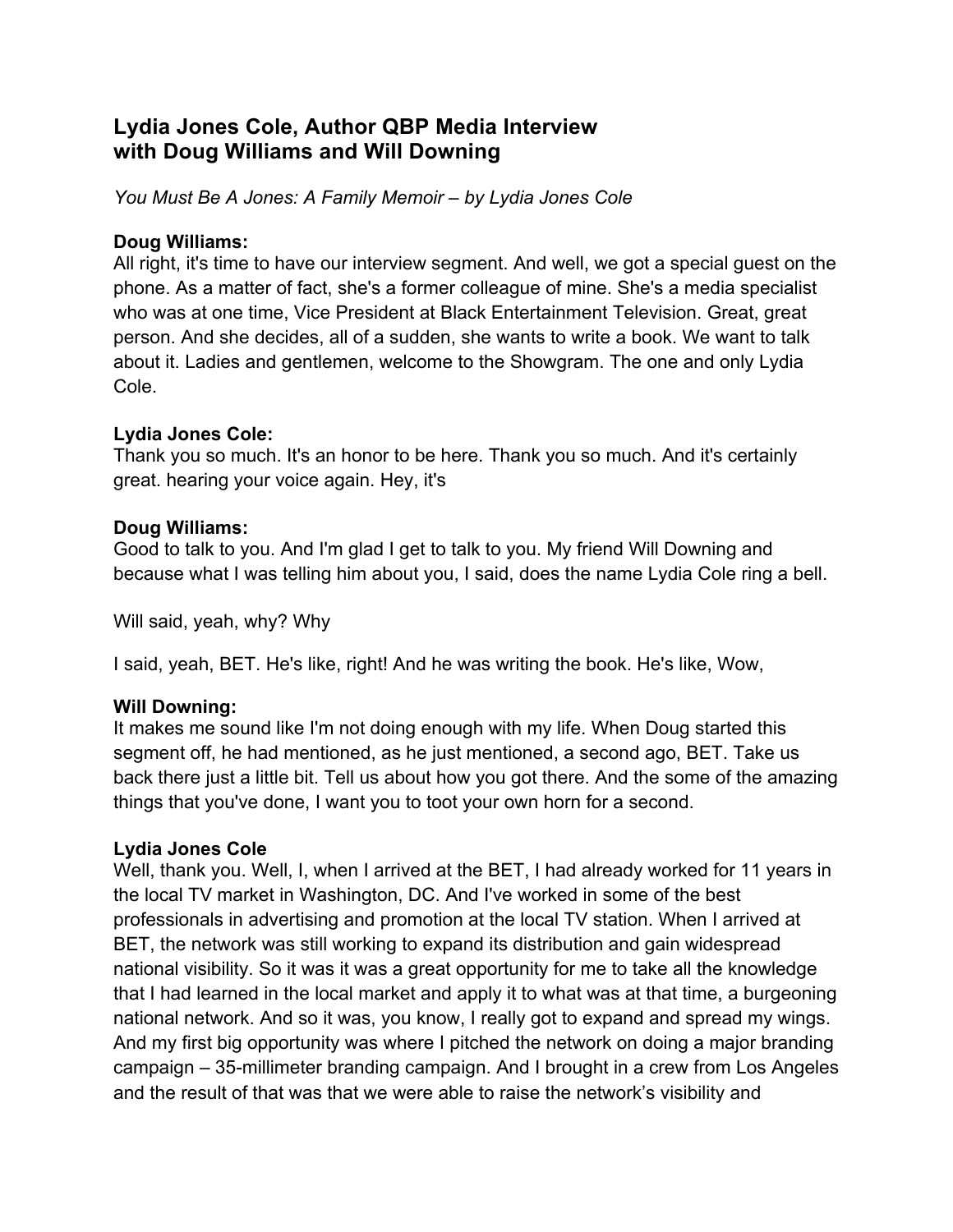professionalism in the eyes of advertisers and cable system operators. So that's positioned me for a lot of growth and a lot of opportunities. As the network grew, I gained more responsibilities. Eventually, as Doug said, I became a vice president and oversaw the program, production for music programming and acquisition of programs, Creative Services, graphic design, program management, for two networks, well actually three networks, for BET, for the jazz channel, and BET radio, which is where I met Doug.

### **Will Downing:**

Wow!

# **Doug Williams:**

Man, she handled that.

## **Will Downing:**

Yeah, all that to say, BET wouldn't be what BET is, and what it became, had not been for Lydia Cole?

# **Lydia Jones Cole:**

Well, I certainly had the opportunity to have a role – we had a, we had a really good, small team of people that – in leadership positions, that we gave 150 percent, and you know, were just excited to be a part of watching the network grow into something that, you know, was really impactful and powerful. And not just the African American community, but in the culture of America.

# **Will Downing:**

Wow. Wow.

# **Doug Williams:**

Speaking of culture; what made you decide to write a book?

# **Lydia Jones Cole:**

Well, you know, I, as I got older, you know, I had a lot of – as we all do – you know, we go out to the world, and we have lots of different experiences, then I realized, I met people who (pause) you know, who kind of had, some of them, a different kind of upbringing, than I. And at the time, I thought that, sort of, my life was pretty boring, my upbringing. But as I grew older, I realized that one – it was a story that wasn't often told and that also had so much, it's so, spoke so much to the heart of the black community. And, so I felt like it was a story that that needed to be told that there were few stories about real lives of real black folk. And our stories seem to be hidden, and too often our lives were characterized as lacking love and a sense of security and warmth. And that wasn't my experience or experience of anyone I knew growing up. So I wanted to share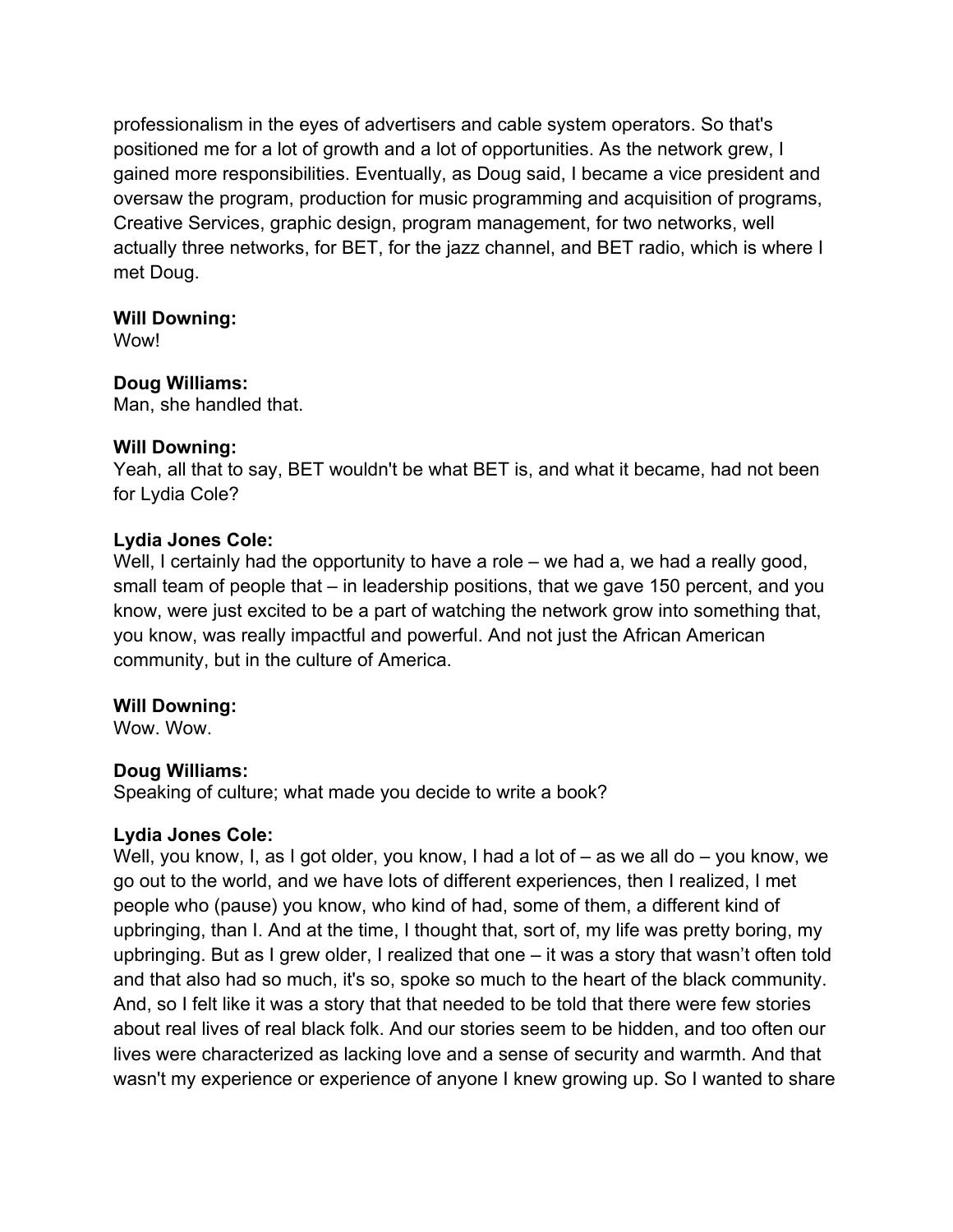our story and show the story of many African American families. So, I wrote my family story.

## **Will Downing:**

Well, tell us a little bit about your brother. One of your family members, your brother played a very big part in history. Just tell the audience just quickly about that.

## **Lydia Jones Cole**

Well, my, my brother, Michael, was one of four students that integrated the first school – integrated the first white school in the state of Virginia. It was a really, really big deal. And it was a culmination of years long struggle between, with citizens associations, and my parents and the parents of other people in three small Black communities in Arlington, Virginia. Two of them were in – are in South Arlington. And then the community where I grew up in Halls Hill was the only African American community in North Arlington. And they fought with the county, for oh man, I guess, into the 40s and the actual integration didn't happen until 1959; to get the county to integrate the schools or to give, you know, equal resources and books, and all of that.

And so, there were lots of court cases, the NAACP lawyers, Thurgood Marshall was on some of the teams at some point, that, not the one that won the case that my brother was a part of, but over the years, he was involved in fighting the state of Virginia to integrate the schools. And so the culmination, as I said, of that was four students, and there had been many, up to 30, I think the newspaper said that in Arlington, in Arlington area that had petitioned the court and gone to court to be allowed to go to schools that actually were closer to us than the schools that we then the high school and junior high school in particular where we had to attend at the time. I didn't attend it, but my brothers and my oldest brother did. But we had to actually go by those schools on the way to get to the school that only Black High School in Arlington. And eventually, in 1958, the judge decided that four, they picked four students. And my brother was one of those four, and he and three other students that lived in our community, integrated, what was called then at that time, Stratford Junior High school. They actually since changed the name of the school to one of the people who live in our community who was a really, very, very vocal and present in the fight for integration. So now named after a Black woman. All right, but yeah,

# **Doug Williams:**

We got two minutes left Lydia, why should a person curl up and read a good book called, You Must Be A Jones?

# **Lydia Jones Cole:**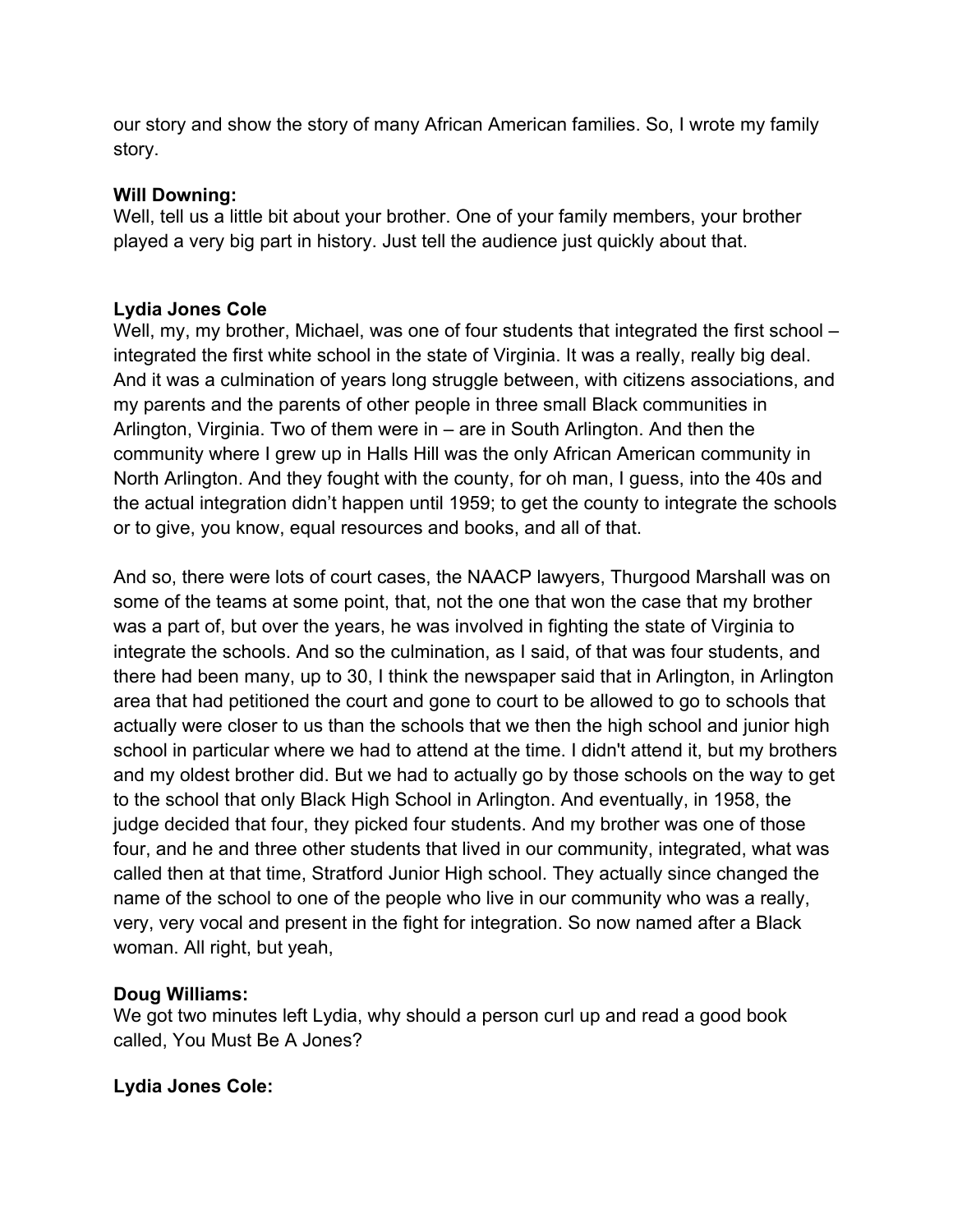Well, anyone that likes memoirs about family dynamics and history, they would like my book. You know, they, they would, it's something that they would enjoy. It gives you a glimpse of the dynamics of growing up in a family, and how what was going on in the country at that time impacted African American families like mine. So, it's full of stories that will warm your heart, make you laugh, cry, and give you hope.

#### **Will Downing:**

And how can people stay in contact with you as well social media wise?

#### **Lydia Jones Cole:**

On social media – Instagram, my handle is @lydiacole2. The number two, and on LinkedIn is at its Lydia Cole, as well. And those are my two main social media platforms for, for interacting with, with people.

#### **Will Downing:**

Great and where can people find the book, Amazon best

#### **Lydia Jones Cole:**

The book will be available on Amazon. It's is scheduled to be released December 7.

# **Will Downing:**

Yeah.

### **Lydia Jones Cole:**

Yes, yay. December 7th is the scheduled publication date.

#### **Will Downing:**

It sounds like a great Christmas gift for someone. Great Christmas gift. Someone great

### **Doug Williams:**

Congratulations, to you.

**Will Downing:** Congratulations.

### **Lydia Jones Cole:**

Thank you so much. Thank you. Yeah. Thank you.

#### **Doug Williams:**

Let me say publicly that my experience with BET. I'll never forget, and I learned a lot in the music in industry, but how to handle music execs, I learned from the one and only, Lydia Cole. Thank you so very much.